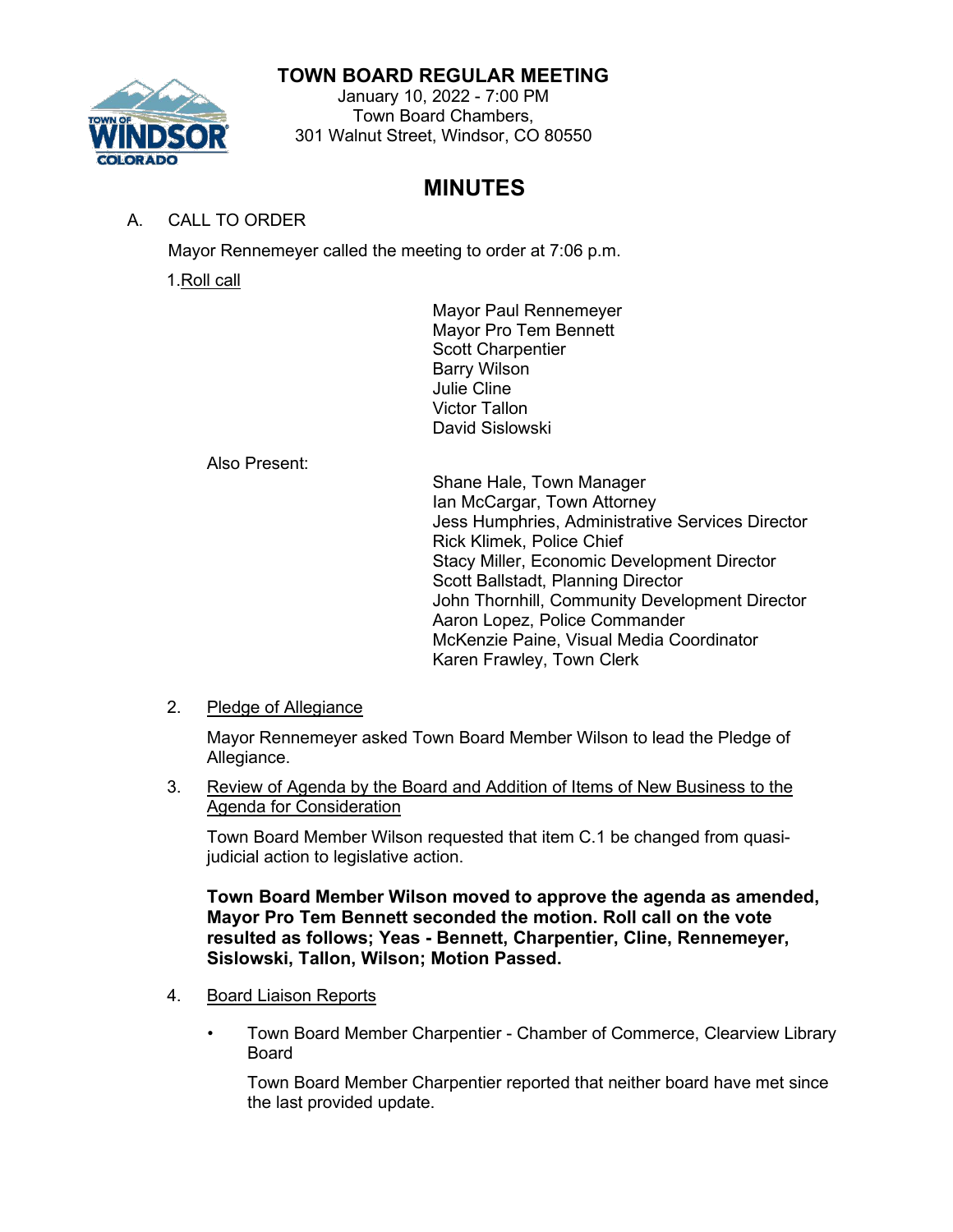• Town Board Member Wilson - Planning Commission, Larimer County Behavioral Health Policy Council

Town Board Member Wilson reported that the Planning Commission has not met and therefore there is no update at this time.

Town Board Member Wilson reported that the Larimer County Behavioral Health Policy Council (BHPC) meets monthly on the first the Monday of each month. This is the update from the meeting on January 3, 2022. Barry Wilson represents the Town of Windsor on the BHPC and is the Chair of the BHPC.

Every month the BHPC receives presentations from two Impact Fund Grant Recipients:

#### Healing Warriors Program:

Presenter: Ana Yelen [Presentation: https://docs.google.com/presentation/d/1xWVr3iaFrucPfs8gtl\\_3](https://docs.google.com/presentation/d/1xWVr3iaFrucPfs8gtl_3-snHZYBytwu4/edit#slide=id.p1) [snHZYBytwu4/edit#slide=id.p1](https://docs.google.com/presentation/d/1xWVr3iaFrucPfs8gtl_3-snHZYBytwu4/edit#slide=id.p1) [Office Tour: https://www.zillow.com/view-3d-home/37cab7d2-2dec-497f-aa47-](https://www.zillow.com/view-3d-home/37cab7d2-2dec-497f-aa47-18fac109cef7/?setAttribution=mls&utm_source=email&utm_medium=email&utm_campaign=emm-3dtourpublished) [18fac109cef7/?](https://www.zillow.com/view-3d-home/37cab7d2-2dec-497f-aa47-18fac109cef7/?setAttribution=mls&utm_source=email&utm_medium=email&utm_campaign=emm-3dtourpublished) [setAttribution=mls&utm\\_source=email&utm\\_medium=email&utm\\_campaign=e](https://www.zillow.com/view-3d-home/37cab7d2-2dec-497f-aa47-18fac109cef7/?setAttribution=mls&utm_source=email&utm_medium=email&utm_campaign=emm-3dtourpublished) [mm-3dtourpublished](https://www.zillow.com/view-3d-home/37cab7d2-2dec-497f-aa47-18fac109cef7/?setAttribution=mls&utm_source=email&utm_medium=email&utm_campaign=emm-3dtourpublished) [PBS Video: https://www.rmpbs.org/blogs/rocky-mountain-pbs/healing](https://www.rmpbs.org/blogs/rocky-mountain-pbs/healing-warriors-program-offers-alternative-therapies/?fbclid=IwAR1S2e_ikW9by0FxDCC93kbh3L03JqNd0AdDBvl6DVpR0jxBjr2n6u5hxR8)[warriors-program-offers-alternative](https://www.rmpbs.org/blogs/rocky-mountain-pbs/healing-warriors-program-offers-alternative-therapies/?fbclid=IwAR1S2e_ikW9by0FxDCC93kbh3L03JqNd0AdDBvl6DVpR0jxBjr2n6u5hxR8)[therapies/?fbclid=IwAR1S2e\\_ikW9by0FxDCC93kbh3L03JqNd0AdDBvl6DVpR0jxBjr2n6](https://www.rmpbs.org/blogs/rocky-mountain-pbs/healing-warriors-program-offers-alternative-therapies/?fbclid=IwAR1S2e_ikW9by0FxDCC93kbh3L03JqNd0AdDBvl6DVpR0jxBjr2n6u5hxR8) [u5hxR8](https://www.rmpbs.org/blogs/rocky-mountain-pbs/healing-warriors-program-offers-alternative-therapies/?fbclid=IwAR1S2e_ikW9by0FxDCC93kbh3L03JqNd0AdDBvl6DVpR0jxBjr2n6u5hxR8) Website:<https://www.healingwarriorsprogram.org/> Vision & Mission: We exist to interrupt the factors that lead to Service Member

suicides.

Mindset Reps:

Presenter: Taylor Montey

[Infosheet: https://drive.google.com/file/d/1qjBFG9HupX7\\_WbnsHpK9Bdam-](https://drive.google.com/file/d/1qjBFG9HupX7_WbnsHpK9Bdam-1NufPX2/view)[1NufPX2/view](https://drive.google.com/file/d/1qjBFG9HupX7_WbnsHpK9Bdam-1NufPX2/view)

Website:<https://mindsetreps.com/>

Mission: A Different Kind of Therapy Mindset Reps is a unique and innovative program that specializes in the combination of exercise, psychotherapy and community to bring about change and healing.

Construction is underway on the new Larimer County Behavioral Health Facility located at the corner of Taft Hill Road and W. Trilby Road in Fort Collins. Learn more about this important project:

[https://www.larimer.org/behavioralhealth/facility.](https://www.larimer.org/behavioralhealth/facility) The project coordinator team will periodically take photos and videos of the construction site via drone and that media will be uploaded to the BHS website.

Behavioral Health Services time capsule [dedicated:](https://www.larimer.org/spotlights/2021/12/17/behavioral-health-services-time-capsule-dedicated) 

[https://www.larimer.org/spotlights/2021/12/17/behavioral-health-services-time](https://www.larimer.org/spotlights/2021/12/17/behavioral-health-services-time-capsule-dedicated)[capsule-dedicated](https://www.larimer.org/spotlights/2021/12/17/behavioral-health-services-time-capsule-dedicated)

Added Services in Larimer County:

• Northpoint in Loveland, is opening an adolescent outpatient program and they're working to hire staff now with a planned opening date of January 10th.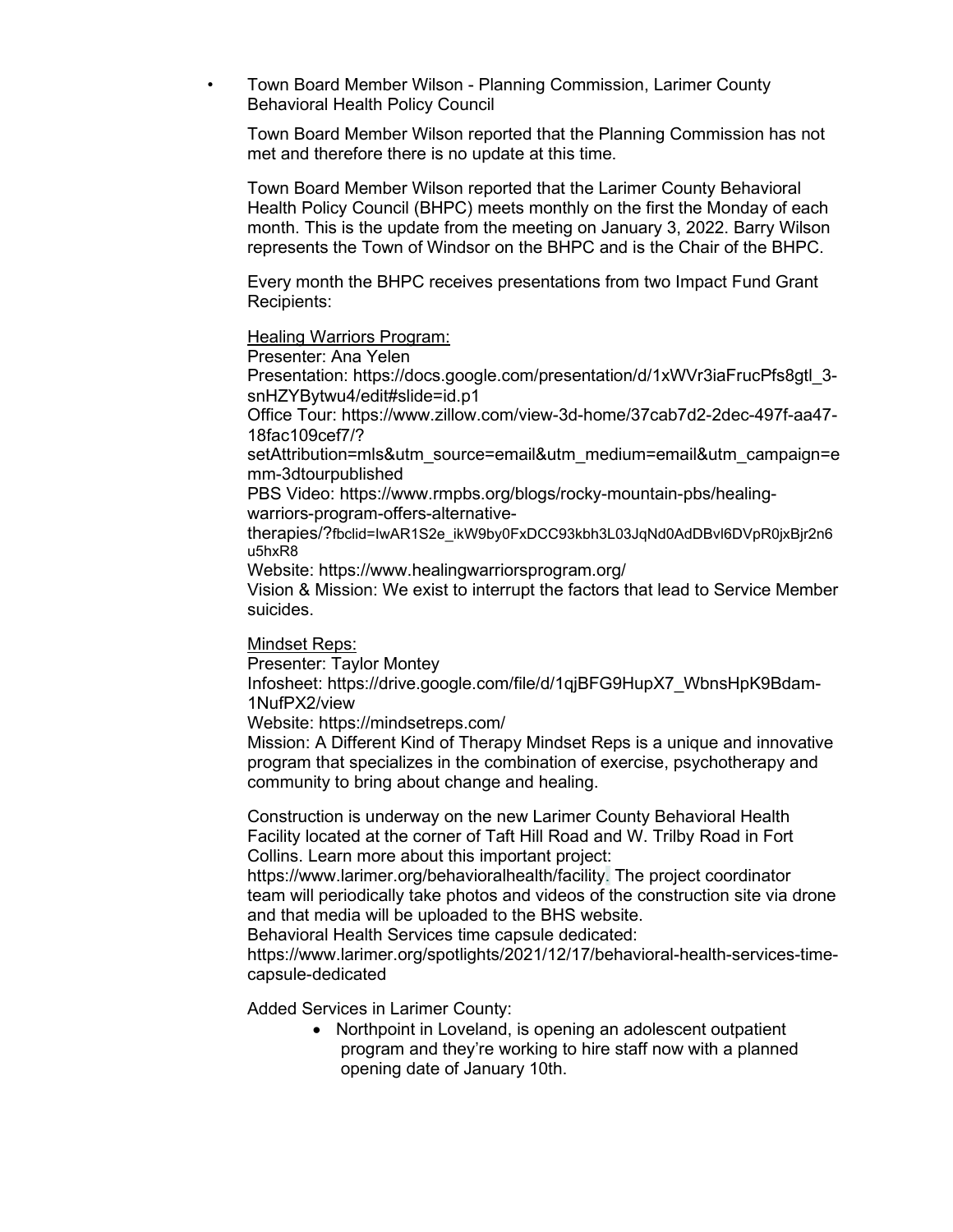• SummitStone Health Partners is making some significant efforts to expand their service array through Garcia House and the Crisis Stabilization Unit by integrating their substance use disorder and mental health disorder care. By doing so they'll have a better continuum of care for folks, serving more individuals and providing more services for those people in the same location.

#### Resources:

- The BHPC Website for roster, bylaws, meetings, agendas, and
- minutes:<https://www.larimer.org/boards/behavioral-health-policy-council> Larimer County Behavioral Health Dashboard: <https://www.larimer.org/behavioralhealth/data>
- New Larimer County Behavioral Health Facility (planned opening early
- 2023):<https://www.larimer.org/behavioralhealth/facility> The BHPC Grants Summary Dashboard:
- <https://www.larimer.org/behavioralhealth/impactfund-portfolio-review> The Larimer County Behavior Health Services (BHS) Annual Report: <https://www.larimer.org/behavioralhealth/2020-annual-report>
- Mayor Pro Tem Bennett Water and Sewer Board, 34, and I-25 Coalition's, Windsor Arts Commission

Mayor Pro Tem Bennett reported that the Water and Sewer Board will meet on Wednesday and will take a vote on a recommendation of a drought management plan that will come before the Town Board.

Mayor Pro Tem Bennett reported that the Windsor Arts Commission will meet on Tuesday, January 18th and will be developing their bylaws.

Mayor Pro Tem Bennett reported that the I-25 and US 34 Coalition's both met last week. Both groups held a discussion about the Federal infrastructure money. It is anticipated that the money could be available by February. It is still not clear on rules, guidelines, and procedures for applying for the grants. The Town of Johnstown has put in a request to modify the access control plan on US 34 at County Road 3 and County Road 13.

• Town Board Member Cline – Tree Board, Poudre River Trail Corridor Authority, Historic Preservation Commission

Town Board Member Cline reported that the Historic Preservation Commission will meet this Wednesday.

Town Board Member Cline reported that the Tree Board has not met since the last meeting.

Town Board Member Cline reported that the Poudre River Trail Corridor Authority met virtually and discussed the executive director position that the search committee is still working on filling. Also discussed was the endowment challenge grant application.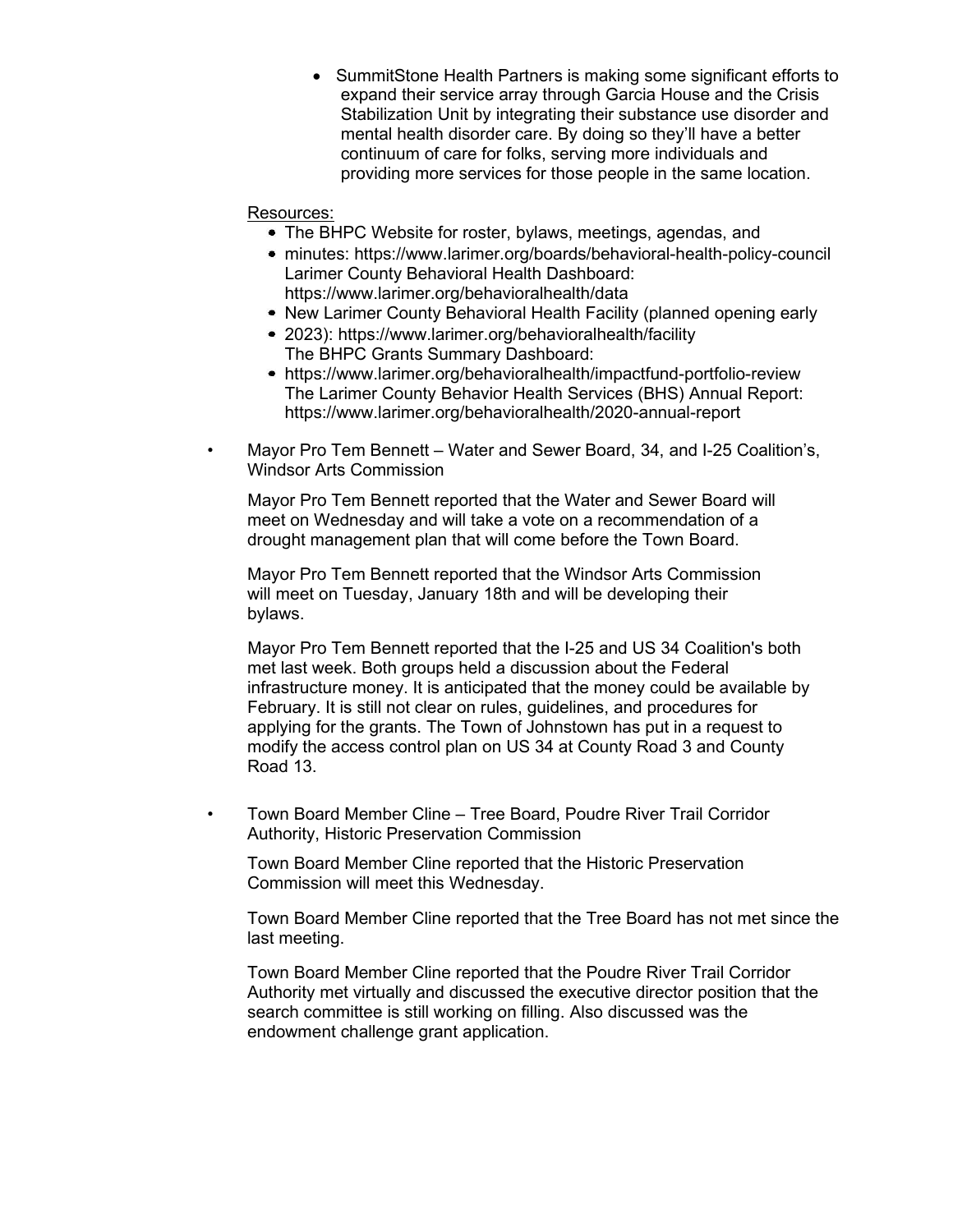• Town Board Member Tallon - Parks, Recreation and Culture Advisory Board, Great Western Trail Authority

Town Board Member Tallon reported that Parks, Recreation, and Culture did not have a meeting this month.

Town Board Member Tallon reported that the Great Western Trail Authority met on January 6 and discussed the trail report. The Authority will start proceeding with the final mile and a half construction and have it finished this summer.

• Town Board Member Sislowski - Windsor Housing Authority, Windsor Severance Fire District

Town Board Member Sislowski reported that both the Windsor Housing Authority and the Windsor Severance Fire District have upcoming meetings, so there is no update to provide at this time.

• Mayor Rennemeyer - Downtown Development Authority, North Front Range MPO

Mayor Rennemeyer reported that the Downtown Development Authority extended the contract with Ayers and Associates to manage the DDA as well as extended the legal service agreement for Liley Law for legal services.

Mayor Rennemeyer reported that the North Front Range MPO heard a report from the Chair which extended the HR committee with respect to the North Front Range MPO adding additional members of that. The Executive Director reported about the 2021 MPO annual report.

# 5. Public Invited to be Heard

Mayor Rennemeyer opened the meeting up for public comment..

Glenn Smith from 1037 Walnut Street addressed the Town Board regarding the removal of parking in front of the Century III property.

### B. CONSENT CALENDAR

- 1. Minutes of the December 13, 2021 Town Board Regular Meeting K. Frawley, Town Clerk
- 2. Minutes of the January 3, 2022 Town Board Special Meeting K. Frawley, Town Clerk

**Mayor Pro Tem Bennett moved to approve the consent calendar as presented, Town Board Member Wilson seconded the motion. Roll call on the vote resulted as follows; Yeas - Bennett, Charpentier, Cline, Rennemeyer, Sislowski, Tallon, Wilson; Motion Passed.**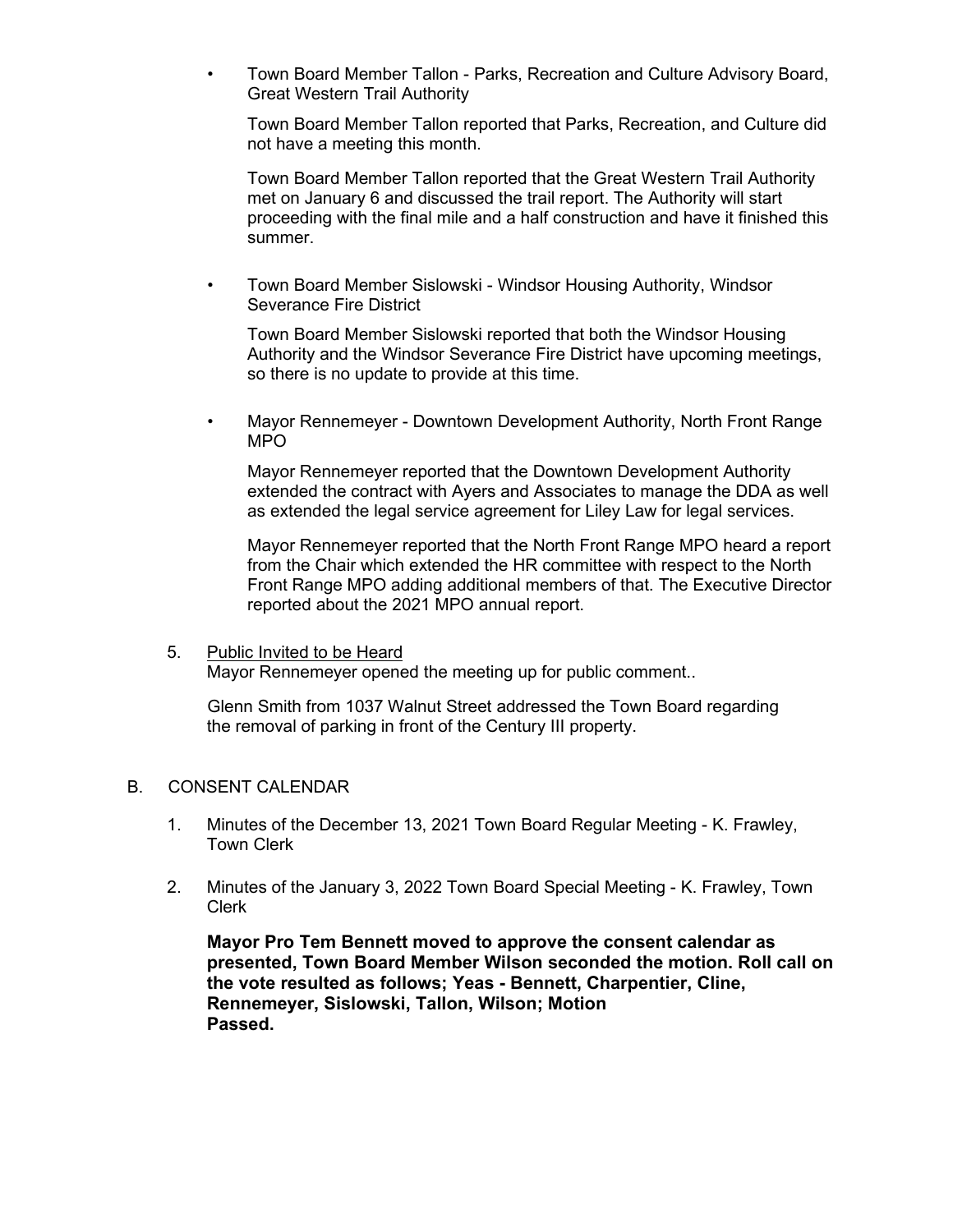- C. BOARD ACTION
	- 1. Resolution 2022-01 A Resolution Approving First Amendment to Business Assistance Agreement Regarding The Brands East

The developer of Brands East has requested a two-year extension of time on certain credits and fee waivers that were originally built into the 2017 Brands East Business Assistance Agreement ("2017 Agreement"). The 2017 Agreement set expiration dates on these credits and fee waivers, and the developer has requested two years of additional time to bring development to the Brands East.

**Town Board Member Charpentier moved to approve Resolution No. 2022- 01, Town Board Member Wilson seconded the motion. Roll call on the vote resulted as follows; Yeas - Bennett, Charpentier, Cline, Rennemeyer, Sislowski, Tallon, Wilson; Motion Passed.**

2. Ordinance No. 2021-1641 - An Ordinance Fixing the Compensation of the Municipal Court Judge and Municipal Court Clerk for the Town of Windsor in Compliance With Sections 13-10-107 and 13-10-108, C.R.S., and Section 2-4-90 of the Windsor Municipal Code

The statutes governing qualified municipal courts of record require that the compensation of the Municipal Judge and Office of the Municipal Court Clerk be set by ordinance. This requirement has also been incorporated into the Town's Municipal Code. The Town Board has previously approved the 2022 Annual Budget, within which compensation for the Municipal Judge and Municipal Court Clerk's Office has been fixed. However, in order to comply with the requirements of state law and the Code, an Ordinance approving those appropriations is required.

Mayor Rennemeyer opened the meeting up for public comment., to which there was none.

**Mayor Pro Tem Bennett moved to approve Ordinance No. 2021-1641, Board Member Cline seconded the motion. Roll call on the vote resulted as follows; Yeas - Bennett, Charpentier, Cline, Rennemeyer, Sislowski, Tallon, Wilson; Motion Passed.**

3. Ordinance No. 2022-1642 Amending Certain Portions of Article II, Chapter 18 of the Windsor Municipal Code Concerning Amendments to the International Residential Code Modifying Fire Protection of Floors The Town adopted the 2018 International Codes with amendments on October 1, 2019. In these amendments were modifications to the International Residential Code (IRC), section R302.13 Fire Protection of floors to align with the same amendments that Larimer County, City of Loveland and City of Fort Collins adopted. The intention was to have a consistent standard for the builders/contractors to make the transition from jurisdiction to jurisdiction simple, with minimal amendment changes.

**Town Board Member Sislowski moved to approve Ordinance No. 2022- 1642, Town Board Member Tallon seconded the motion. Roll call on the vote resulted as follows; Yeas - Bennett, Charpentier, Cline, Rennemeyer, Sislowski, Tallon, Wilson; Motion Passed.**